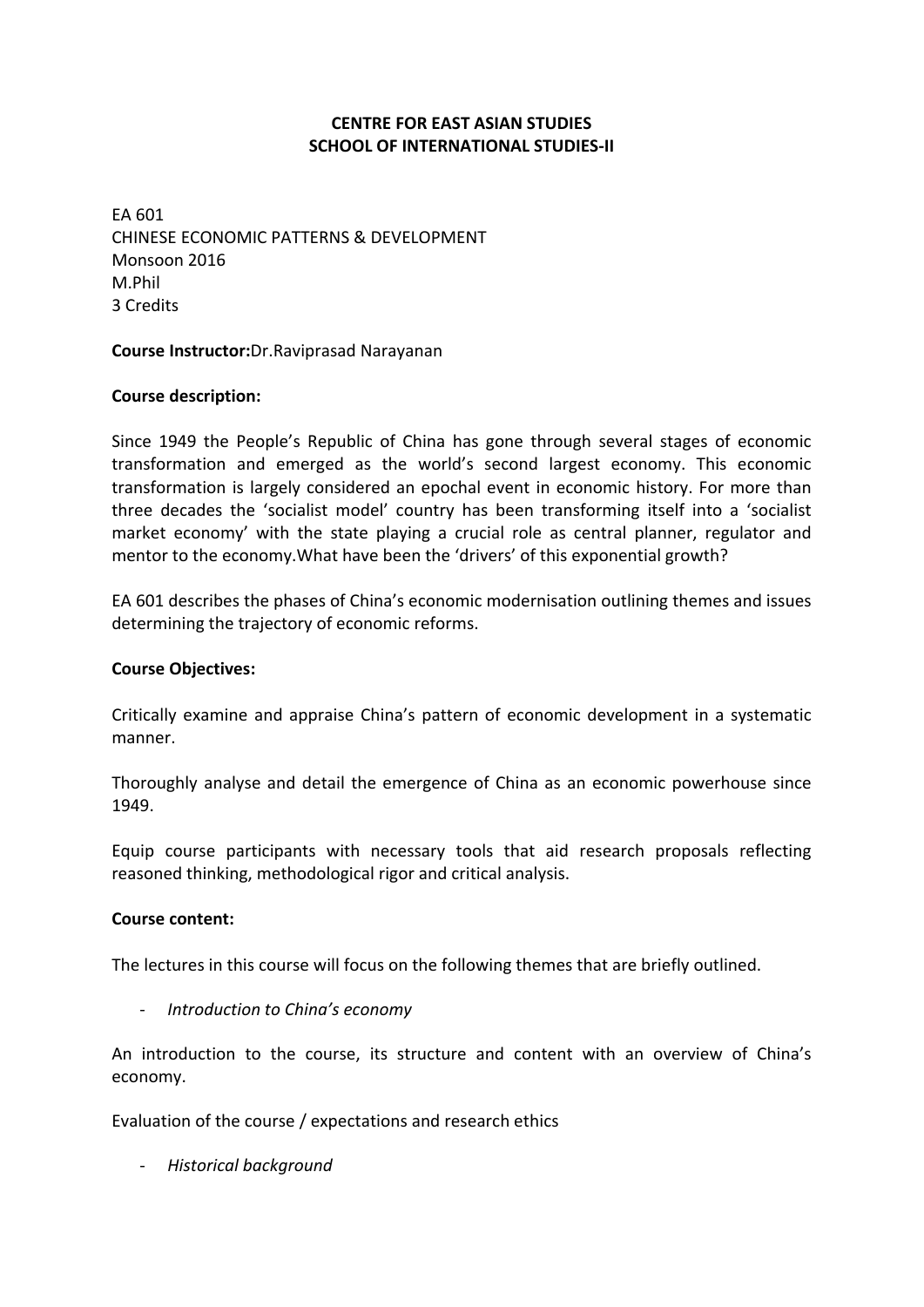Lost in debates of China's economic success is what was the state of the Chinese economy before 1949. A brief historical background on China's economy before the revolution prepares the ground for understanding the impetus for change.

# ‐ *The First Decade: 1949‐1960*

Revolutionary fervour spilled over by expressing itself in economic terms. How did China's economy fare during this exceptional and traumatic decade?

‐ *The Second Decade: 1960 – 1970*

China's economic struggles continued onto its second decade with economic targets conflated with political ideals. How did the economy persevere during the second decade?

‐ *The Third Decade: 1970‐1980*

Economic stasis aside, this decade marked China's entry onto the world stage after a hiatus. What was the impact on China's economy of two decades of central planning and the beginnings of an enlarged economic engagement with the rest of the world.

‐ *Four modernizations*

In many ways the turning point of China's economic fortunes was the Four Modernisations. What were the processes and policies that revolved around this totem?

‐ *The Reform period: 1980 onwards* 

Reforms in China came about in exceptional circumstances and how has the economy steered itself since 1980.

‐ *Reform debates*

China's economic reforms had their fair share of internal debates until one view prevailed. What were the competing views over reform?

‐ *Special Economic Zones*

The opening of China's economy was in phases and stages in policy and geographical terms. How was this initiated and implemented?

‐ Township and Village Enterprises

The bedrock of China's manufacturing stems from the TVEs that diffused production of goods and accessed capital from the banking network to expand in tune with market demands.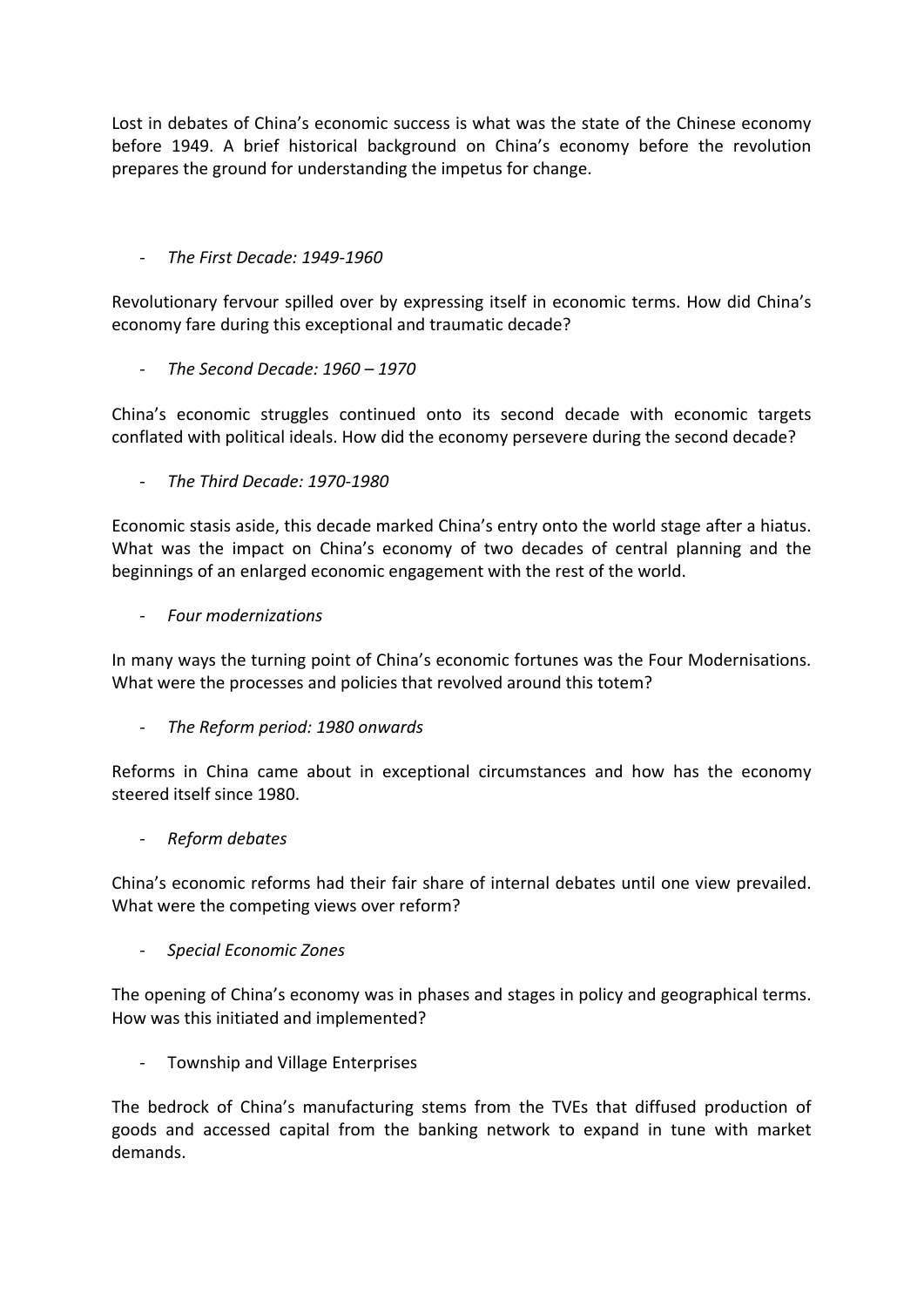## ‐ *State Owned Enterprise Reform*

State Owned Enterprises were and are significant players in the Chinese economy and have gone through several phases of reform. How and why the SOE's play a role in China's economy is an illustration of China's economic story.

## ‐ *Foreign Trade*

As the world's largest trading nation, China has emerged as a central actor in foreign trade globally. This feature has many inter‐linkages and departures needing elucidation.

# ‐ *China and the WTO*

China joined the WTO in 2001 after a protracted negotiating process. What were the processes involved and the commitments made?

‐ *China's Economic Bureaucracies*

If China's economic success has its monitors and planners, the vast economic bureaucracies are in many ways responsible for laying out agenda's and outlining goals. Who are these economic planners and regulators?

‐ China's Financial System

China's banks are the world's largest and its economy possesses a financial system diverse enough to attract global attention. Alternately, China's financial system is seen as a beneficiary of the reform process and a representative of a stasis that currently prevails owing to reducing annual growth rates.

‐ *Economic Reform and its Consequences*

Economic reform in China has had its share of social and environmental costs. How has China addressed these issues?

## **Instruction Method:**

This course weaves an eclectic mix of readings, lectures, assignments, and presentations.

## **Evaluation:**

Registered students must write a term paper as part of the evaluation in this course. The term paper needs to be submitted two weeks before the end‐term examinations and has to be presented in class. It carries 25 percent of course grade. The length of the paper should not exceed 10 pages (3500 ‐ 4000 words).

A critical book review on China's Economy carries 15 percent of the course grade. The critical book review has to be submitted before 31 October 2016 and presented in class.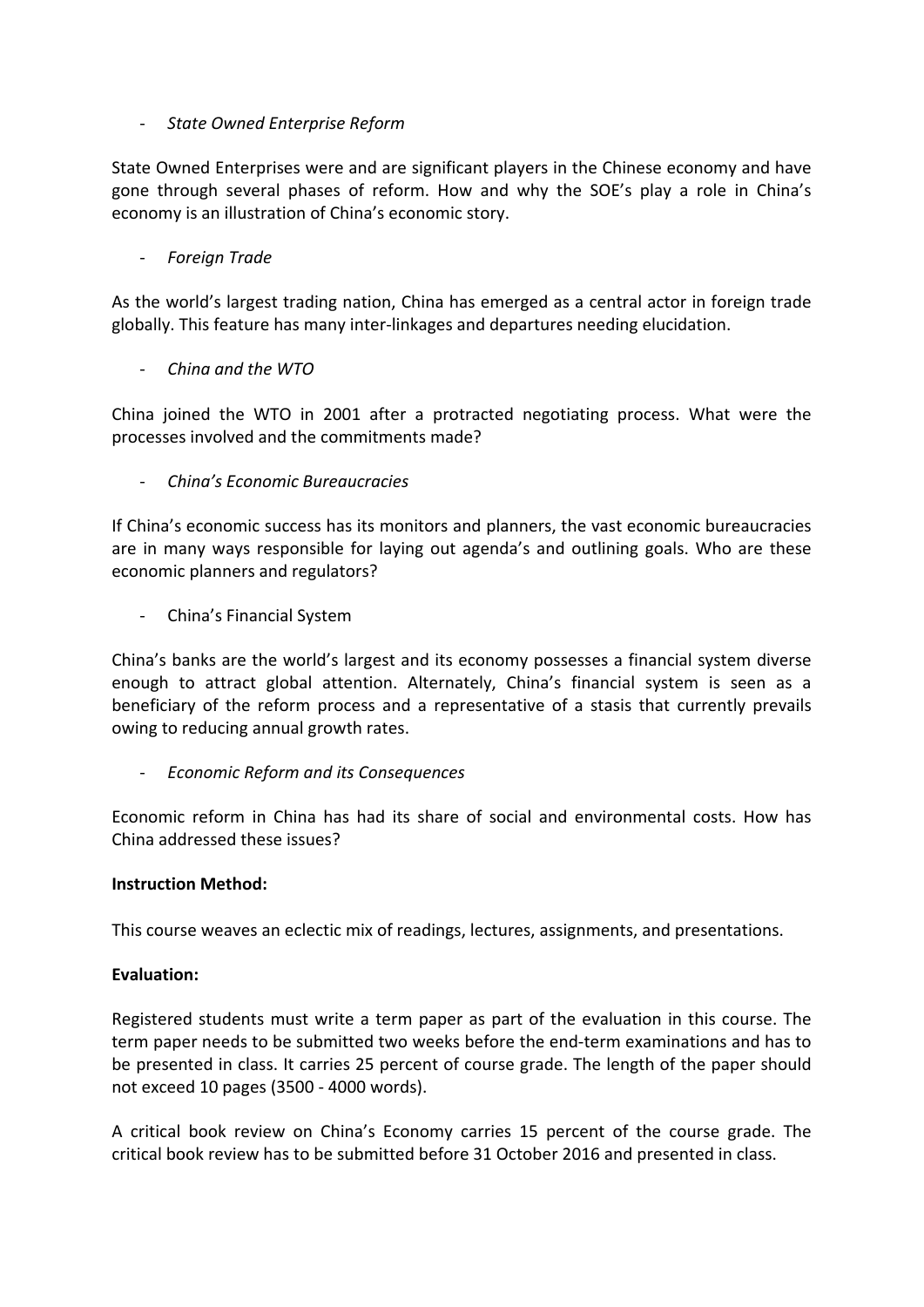Class participation and attendance carries 10 percent of the graded weightage.

The final exam / end term will comprise 50 percent of the course grade.

### **Suggested Readings:**

#### **White Papers:**

*China's Peaceful Development*, White Paper, Information Office of the State Council of the People's Republic of China, 2011.

*China's Foreign Trade*, White Paper, Information Office of the State Council of the People's Republic of China, 2011.

*China's Peaceful Development Road*, White Paper, Information Office of the State Council of the People's Republic of China, 2005.

*China's Employment Situation and Policies*, White Paper, Information Office of the State Council of the People's Republic of China, 2004.

*The Grain Issue in China*, White Paper, Information Office of the State Council of the People's Republic of China, 1996.

*Intellectual Property Protection in China*, White Paper, Information Office of the State Council of the People's Republic of China, 1994.

### **Books**

Angus Maddison, *Chinese Economic Performance in the Long Run, 960‐2030 AD*, Paris: OECD, 2007.

Alexander Eckstein, *China's Economic Revolution*, Cambridge: Cambridge University Press, 1977.

Barry Naughton, *Growing Out of the Plan: Chinese Economic Reform, 1978‐1993,* New York: Cambridge University Press, 1995.

Barry Naughton, *The Chinese Economy: Transitions and Growth*, Cambridge, Massachusetts: MIT Press, 2007.

Bruce Dickson, *Red Capitalists in China: The Party, Private Entrepreneurs, and Prospects for Political Change*,Cambridge: Cambridge University Press, 2003.

Carl Riskin, *The Political Economy of China*, Oxford: Oxford University Press, 1987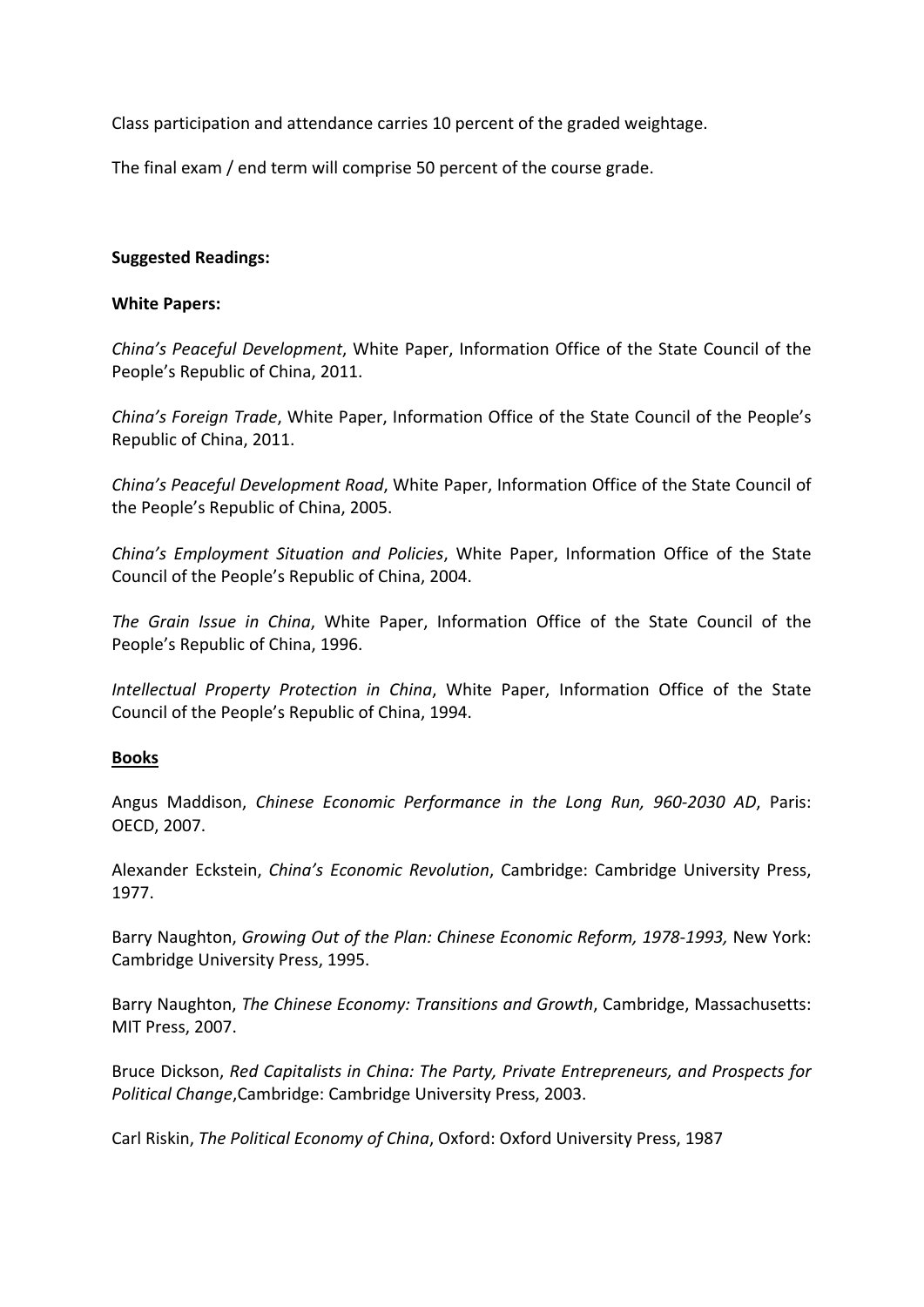Elizabeth Economy*, The River Runs Black: The Environmental Challenge to China's Future* (Cornell University Press, 2004)

Jonathan Spence, *The Search for Modern China*, New York: WW Norton, 2001

Joseph C.H. Chai, *An Economic History of Modern China*, Cheltenham: Edward Elgar, 2011.

Justin Yifu Lin, *Demystifying the Chinese Economy,*Cambridge: Cambridge University Press, 2011.

Loren Brandt & Thomas G. Rawski, *China's Great Economic Transformation*, Cambridge University Press, 2008.

Nicholas Lardy, *China's Unfinished Economic Revolution*, New York: Brookings, 1998

Peter Moody, *Conservative Thought in Contemporary China* (Plymouth: Lexington Books, 2007)

Yasheng Huang, *Capitalism With Chinese Characteristics: Entrepreneurship and the State,*Cambridge University Press, 2008.

### **Articles**

Carl Riskin, "Inequality. Overcoming the Great Divide" in Joseph Fewsmith (ed.) *China Today, China Tomorrow* (Lanham: Rowman& Littlefield, 2010), pp. 91‐107.

Chenggang Xu "The Fundamental Institutions of China's Reforms and Development." *Journal of Economic Literature*, 49 (4), 2011, pp. 1076‐1151.

Chun Lin, "The Socialist Market Economy: Step Forward or Backward for China?" *Science & Society* (New York), Vol.73, No.2, April 2009, pp.228‐234.

Elizabeth C. Economy, "The Great Leap Backward?", *Foreign Affairs* (September/October 2007): pp 38‐59.

Geng, X., Yang, X. and Janus, A., 2009. "State‐owned Enterprises in China: Reform Dynamics and Impacts," in Garnaut, R., Song, L. & Woo, W. (ed.), *China's New Place in a World in Crisis: Economic, Geopolitical and Environmental Dimensions*, Australian National University E Press, Canberra, Australia.

Huang, Yasheng. "One country, two systems: Foreign‐invested enterprises and domestic firms in China." *China Economic Review* 14.4 (2003): 404‐416.

Jin, Hehui, Yingyi Qian, and Barry R. Weingast. 2005."Regional Decentralization and Fiscal Incentives: Federalism, Chinese Style." *Journal of Public Economics*, 89(9– 10): 1719–42.

Joseph Fewsmith, "The political and social implications of China's accession to the WTO." *The China Quarterly* 167 (2001): 573‐591.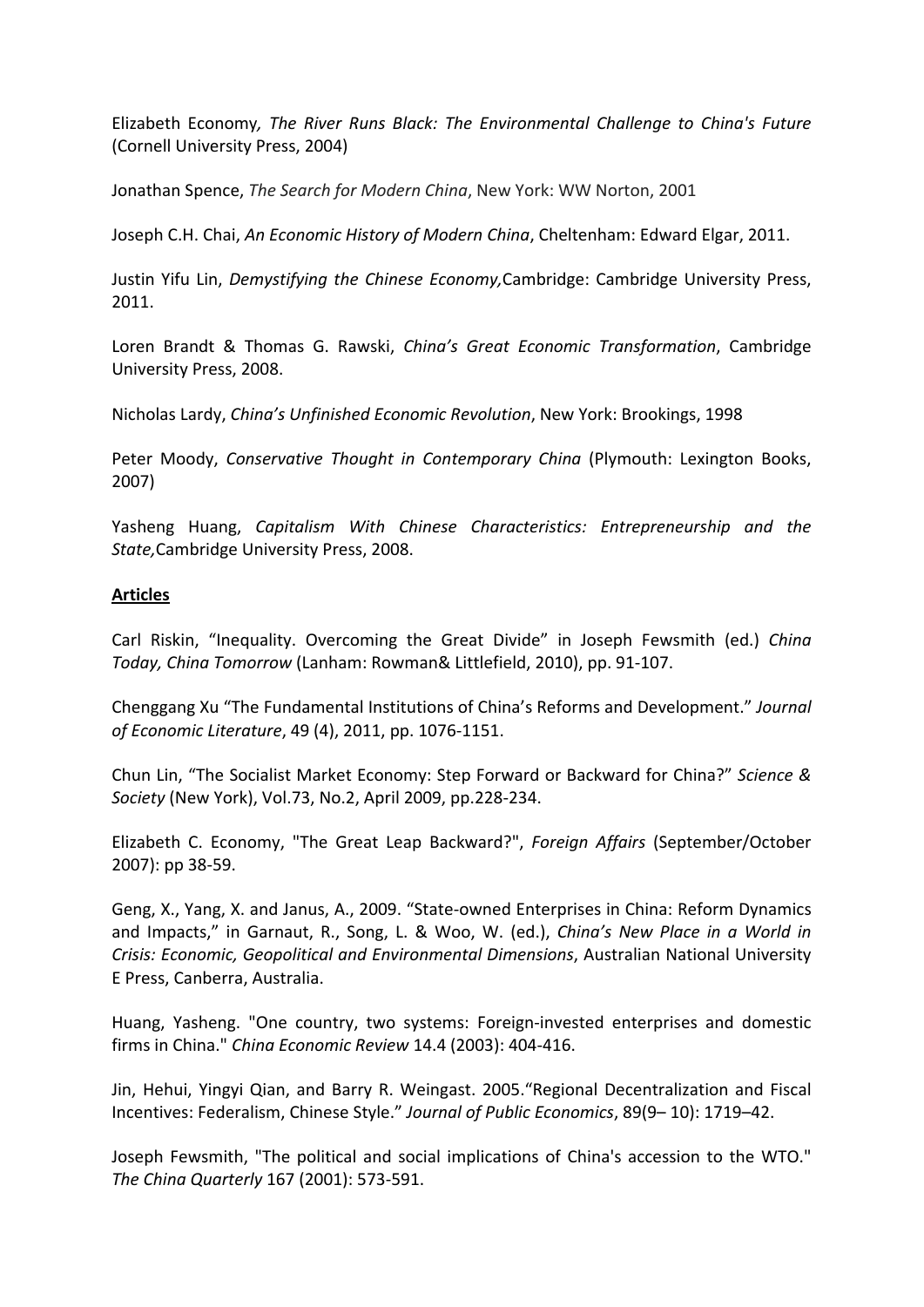Joshua CooperRamo, *The Beijing Consensus* (London: Foreign Policy Centre, 2004).

JosephFewsmith, "The political and social implications of China's accession to the WTO." *The China Quarterly* 167 (2001): 573‐591.

Loren Brandt, D. Ma, and Thomas Rawski, 2014. "From Divergence to Convergence: Re‐ evaluating the History behind China's Economic Boom," *Journal of Economic Literature*, 52(1): 45‐123.

Lynette H. Ong, "State‐Led Urbanization in China: Skyscrapers, Land Revenue and "Concentrated Villages"." *The China Quarterly* 217 (2014): 162‐179.

McNally, Christopher A. "The political economic logic of RMB internationalization: A study in Sino‐capitalism." *International Politics*Vol. 52 No.6 (2015): 704‐723.

Peter Ho. "Who Owns China's Land? Property Rights and Deliberate Institutional Ambiguity," in *The China Quarterly*, 2001, No. 166, pp. 394‐421.

Pearson, Margaret M. "The business of governing business in China: institutions and norms of the emerging regulatory state." *World Politics*Vol. 57, No.2 (2005): 296‐322.

Peter T.Y. Cheung, "Introduction: Provincial Leadership and Economic Reform in Post‐Mao China" in Cheung, Chung and Li (eds.), *Provincial Strategies of Economic Reform in Post‐ Mao China. Leadership, Politics and Implementation* (Armonk, NY: M.E. Sharpe, 1998), pp. 3‐ 46.

Sebastian Heilmann, "Policy experimentation in China's Economic Rise" in *Studies in Comparative International Development*, vol. 43, No. 1, 2008, pp. 1‐26.

Sebastian Heilmann, and Oliver Melton. "The Reinvention of Development Planning in China, 1993‐2012." *Modern China* Vol.39, August 2013. Pp. 580‐628

Steven Goldstein, "China in Transition: The Political Foundations of Incremental Reform" *The China Quarterly* no. 144 (1995): 1105‐1131.

Yingyi Qian and Jinglian Wu (2003) "China's Transition to a Market Economy: How Far across the River?" in Nicholas C. Hope, Dennis Tao Yang, and Mu Yang Li, ed., *How Far Across the River: Chinese Policy Reform at the Millennium*, Stanford University Press, pp. 31‐63.

Yasheng Huang, "How Did China Take Off?" Journal of Economic Perspectives, Vol.26, No.4, Fall 2012, pp/147‐70.

Zhang Le‐Yin, "Chinese Central‐Provincial Fiscal Relationships, Budgetary Decline and the Impact of the 1994 Fiscal Reform: An Evaluation." in *The China Quarterly* March 1999, No. 157, pp. 115‐141.

Zhang, D., and Freestone, O., "China's Unfinished State‐owned Enterprise Reforms,"